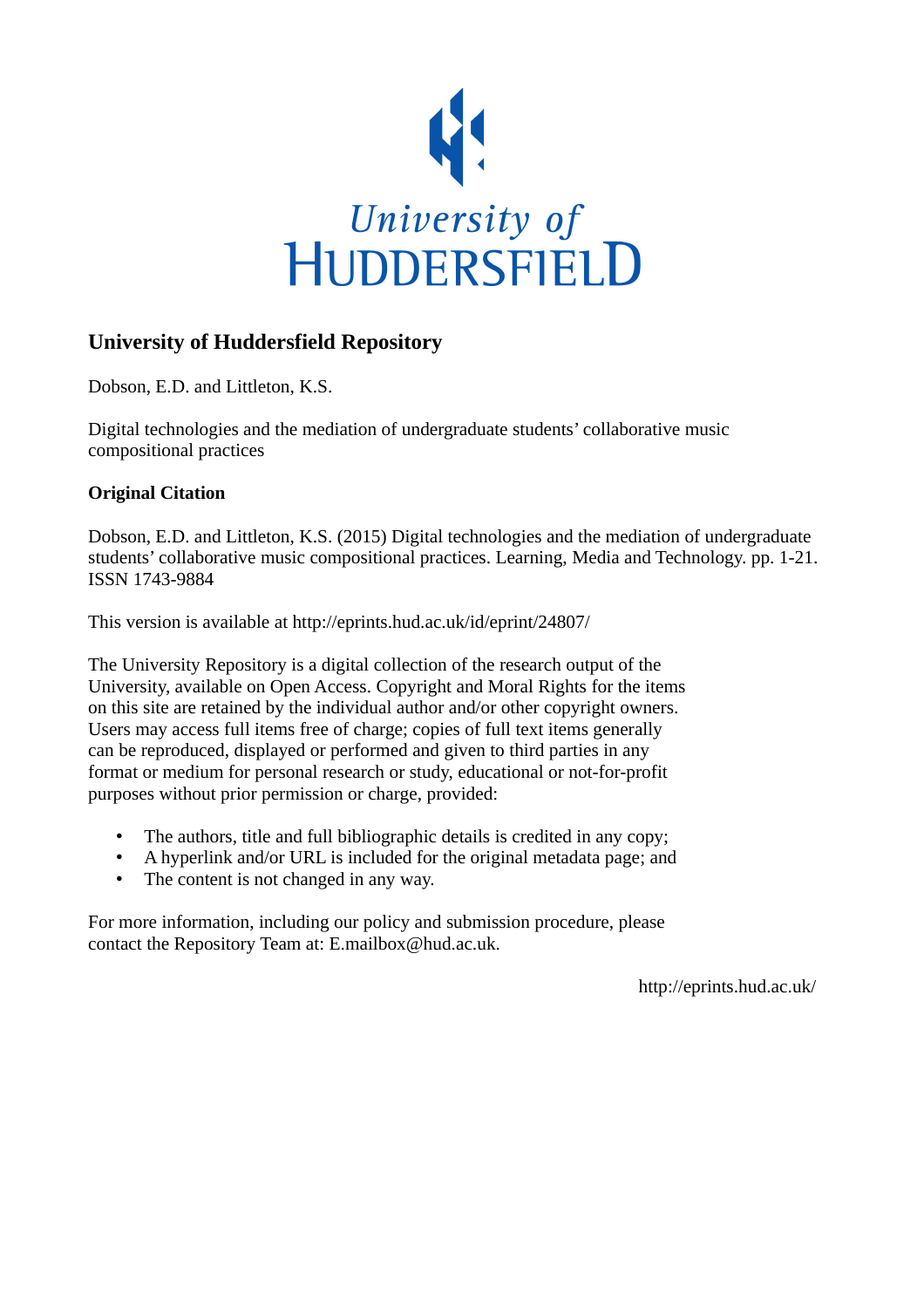**To cite this article please view original which displays correct page numbers:** Elizabeth Dobson & Karen Littleton (2015): Digital technologies and the mediation of undergraduate students' collaborative music compositional practices, Learning, Media and Technology, DOI: 10.1080/17439884.2015.1047850

#### **Digital technologies and the mediation of undergraduate students' collaborative music compositional practices**

Music education is supported by an increasing range of digital technologies that afford a remarkable divergence of opportunities for learning within the classroom. Musical creativities are not, however, limited to classroom situations; all musicians are engage in work that traverses multiple social and physical settings (Burnard 2014). Guided by sociocultural theory of human action, this paper presents a case-study analysis of two computer-based composers creating one soundtrack together. Analyzing how collaborative work was undertaken in all of the naturally occurring settings, this paper shows how the students' inter-relationships with technology constituted their understandings, creative output and their ecology of practice. The research contributes new knowledge about how digitally resourced creating is shaped by remote, remembered, hypothetical and imagined digital technologies. It also shows how technology-mediated co-creating is a *complex interactional accomplishment*; implicating the value of long-term multi-setting digital co-creating to higher mental development through discourse within music education.

**Keywords**: music, computer-mediated music, sociocultural theory, interthinking, creative process

In recent years there has been a significant growth in research exploring how digital technologies mediate creative processes within primary and secondary music education. This work has offered understandings of the role of digital technology in music, and computer-mediated music composition (Cain 2004; Savage 2005; Burnard 2007; McNichol 2012; Dillon 2012) and musical creativities have been construed as something that happens in relationship with technology (Burnard 2007). Studies examining how technologies mediate learning and creating in music composition have led to greater diversity of digital technologies being used in the music classroom.

 Classroom computer-based composition traditionally utilized a relatively few technologies, notably MIDI [Musical Instrument Digital Interface]-based composition for controlling default instruments, audio loops and sequence-based composition (Burnard 2007). Young composers found these technologies to be unsatisfying (Airy and Parr 2001; Savage 2005) and research indicated how the typically circumscribed use of this technology was limiting students' breadth of education about composition techniques (Cain 2004; Savage 2005; Burnard 2007; McNichol 2012). Recognising that such restricted use of digital technology affected the students' conceptual understandings of music and musical possibilities numerous studies suggest a broader use of technologies in music education (Cain 2004; Savage 2005; Burnard 2007), leading to new tools developed for music composition, utilizing hardware and software interfaces to broaden the range of creative practices, sound concepts and techniques available. Examples include the Sound Manipulator interface for children to work directly with sound (McNichol 2012) and jam2jam Xo platform (Dillon 2012), an online software environment that fosters generative processes, enabling users to interact with a semi-automatic system: 'A young child can experience making complex works in real time with such technologies, whereas in the past access to this music would be limited by instrumental skill to a passive listening experience.' (Dillon 2012 p178). Aaron's resources for teaching coding,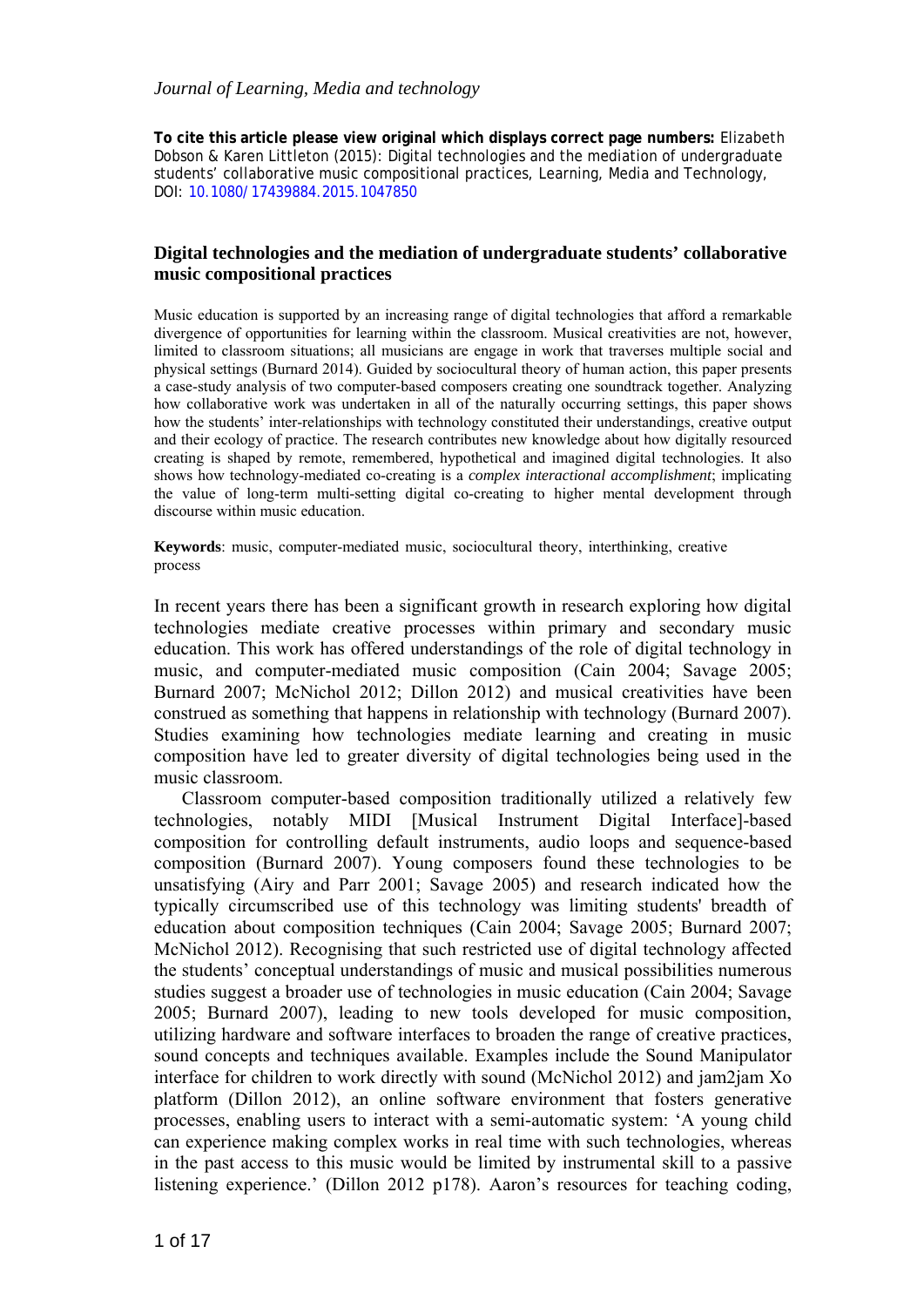using Rasberry Pi (As of June  $15<sup>th</sup>$ , 2014 http://www.raspberrypi.org/tag/sam-aaron/) introduces his own interface Sonic Pi; an open source programming environment for children, and Butcher and Savage have developed their DubDubDub project for performance and improvisation using live information captured from the internet (Butcher and Savage 2007). This enables other kinds of digitally facilitated musical creativities where children '…remixed the sonic content of the internet, arranged sounds and prioritised them in real time to form new musical works' (ibid p83). There are many examples of work focused on introducing beginners to new technologies for exploring music, and related studies, typically observing timelimited and location-specific tasks that are set up *for* the composers, but not *by* them (Airy and Parr 2001; Nikolaidou 2012; McNichol 2012; Seddon and O'Neill 2014) . It is, however, also important to consider situations where students develop their own tasks, particularly as these connect with prior knowledge with music concepts and technologies. For example while composers develop knowledge about the digital technology and composition tools available to them they begin to work more quickly, but experiment less with the technology (Hickey 2003; Dillon 2004; Hewitt 2002; Seddon and O'Neill, 2014) while experienced composers appear to deepen knowledge of particular techniques and tools, students with very little musical training remain more open to experimenting with software, adopting more variable compositional strategies (Hickey 2003; Dillon 2004; Hewitt 2002; Seddon and O'Neill 2014).

 The empirical focus on the composition processes implicated in the use of digital technologies in music has not been extended to an examination of undergraduate situations. Within the university, students are engaged in longer-term, multi-setting activities and little is known about inter-relationships with digital technology in the context of long-term collaborative computer-based music composition. A few studies have considered music composition practices that have developed over several weeks; for instance, Kirkman's research adopted a longitudinal perspective, but the task was still directed by a member of staff and undertaken within a curriculum framework (Kirkman 2007). So far there has been no real exploration of the learning and digitally mediated music composition practices of undergraduate composers – where they are responsible for choosing their technologies, and where their composition practices are constituted by the technologies that they choose. There is an incredible diversity of music technology in Higher Education (Boehm 2007): resourced by a diversity of performance technologies and social networks, composition, interactive and microcomputing tools (sound beam, Raspberry Pi, Reaktable, Max MSP), coding languages and studio, or computer-based music composition and production tools (DAWs, performance technologies and software). Undergraduates have access to a sophisticated range of technologies, and they are also not necessarily constrained by their physical contexts; while working on longerterm creative projects, that traverse multiple physical and social settings, students must make choices about which tools to use, and this must affect the work and learning that is happening.

 This paper presents research that analysed the composition trajectory of two undergraduate composers to understand the influence and relationships between the multiple social and cultural settings and their emerging practices. By analysing key episodes in a long-term trajectory of co-creating, this research contributes significant new knowledge about how digital resources mediate and constitutes music composition over time. The temporal, multi-situation perspective offers a number of new insights about collaborative processes where digital technologies are used to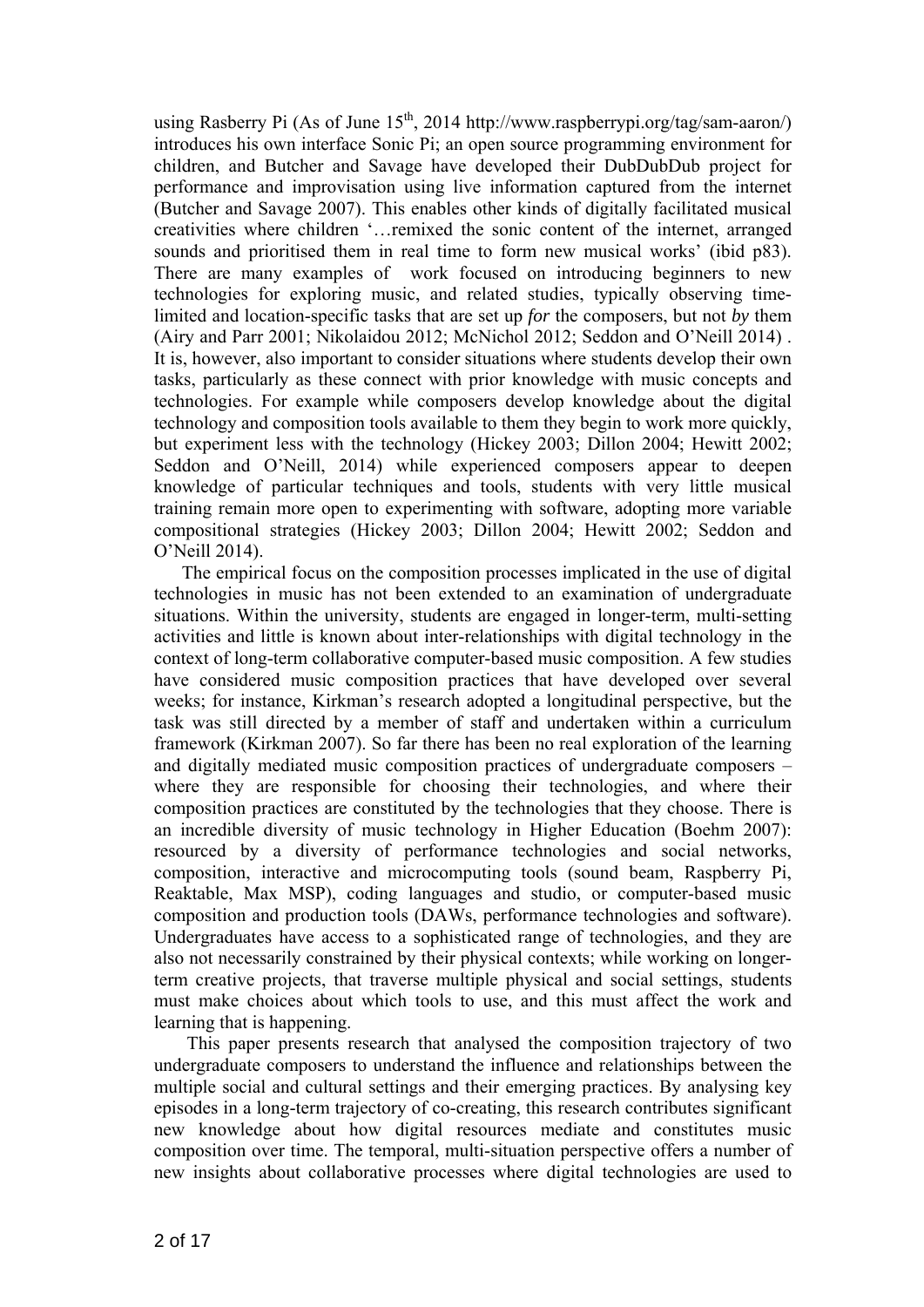create work showing; that the digital resources mediate composition even when they are not physically present, and how this fosters creative 'possibility thinking' (Craft 2011).

#### **Sociocultural theory of the mind, collaboration and creativity**

This research considers music composition as a computer-mediated process also formed through inter-relationships with a composers' historical, social, cultural, physical and conceptual environments. It views the compositional process through a sociocultural lens, informed by Vygtosky's work on the mediated development of the mind which focused on studying the historical and temporal genesis of events in and around human action: 'To study something historically means to study it in the process of change; that is the dialectical method's basic demand. To encompass in research the process of a given thing's development in all its phases and changes – from birth to death – fundamentally means to discover its nature, its essence, for "it is only in movement that a body shows what it is."' (Vygotsky 1978 p64-65).

Student composers develop knowledge about their discipline through interrelationships with the tools available in their cultural and social settings and also through their collaborative work. However, whilst the dynamics of various collaborative practices have been explored, notably in respect of group assessment in music (Bryan 2004; Orr 2010), the emerging inter-relationships between social interaction, technologies used and collaborative music practices have not yet been studied. Collaborators enter 'into an interpersonal exchange in which it is understood that there should be sustained investment in constructing shared meaning.' (Crook 2000 p166). Engaging in meaning-making this way can stimulate cognitive development as knowledge becomes a resource, as '… to learn something is to be able convert information stored in the expanding external symbolic storages of our social memory into something that is new, interesting and consequential for a practice or an issue.' (Saljo 2010 p62). Undergraduate computer-based composers may have a degree of background common knowledge about their domain, but through their process of working together they are dynamically constituting local common knowledge where new shared meanings and contexts are created informing shared understanding about what they know: about each other and also the work as it 'emerges from the dynamics of the group's own extended activity.' (Littleton and Mercer 2013 p60). Language plays a central role in this dynamic process of developing common knowledge (Vygotsky 1978; Wertsch 1979; Lantolf 2000; Wells 2006; Littleton and Mercer 2013). For example, Mercer and Littleton's (2007) research, analysing the interactions of young children working and talking together to solve problems and discuss ideas, generated characterisations of talk that can be used to evidence the qualities of talk that foster common knowledge and developmentally valuable discourse:

- Cumulative talk: where contributions build on each other in an uncritical way, building common knowledge, trust and solidarity;
- Disputational talk: where disagreement is constituted from short exchanges, or an absence of engagement;
- Exploratory talk: where joint reasoning is happening and collaborators are critically engaged in both disagreement and agreement. This is regarded the most educationally valuable form of discourse.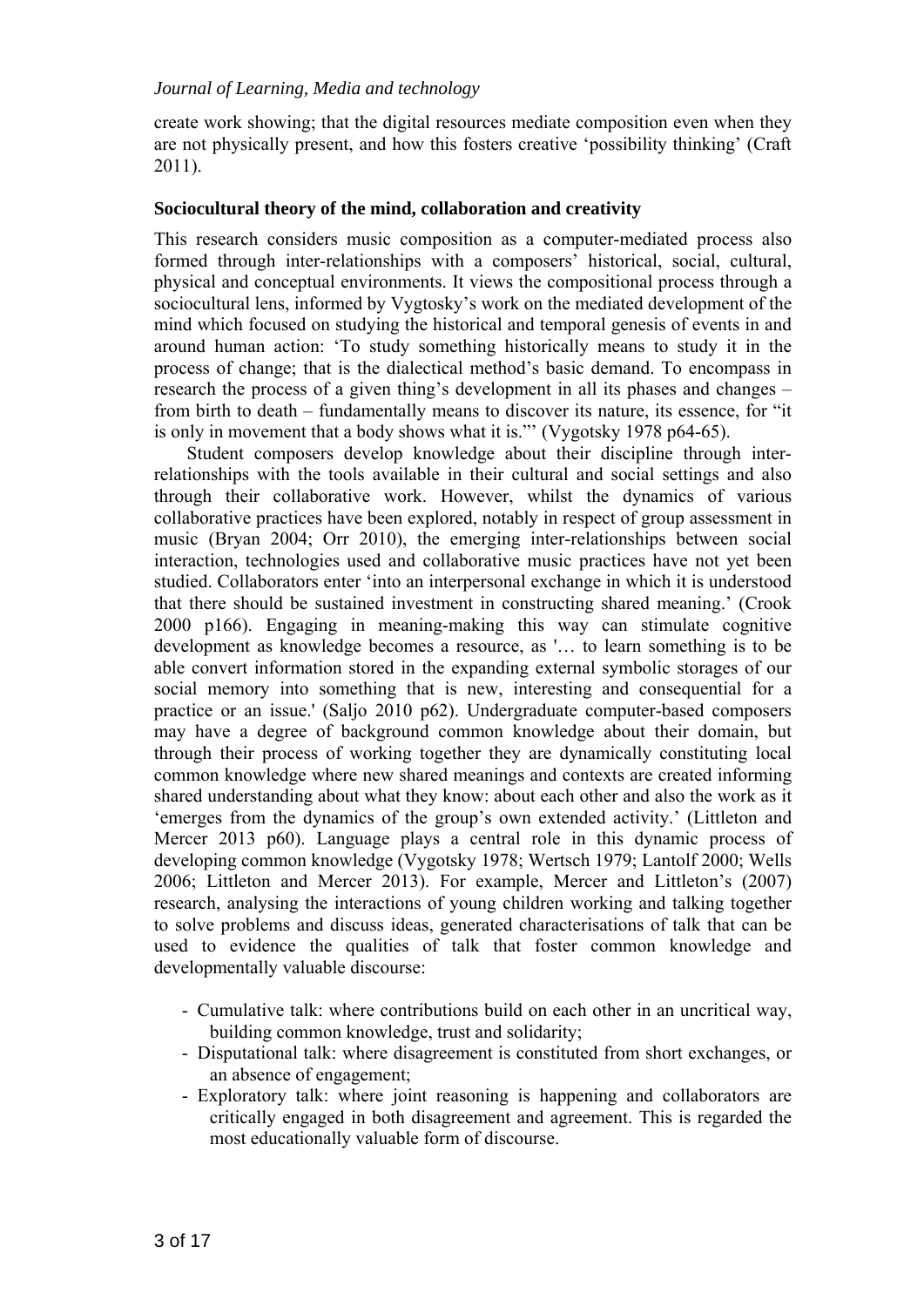This focus on learning through collaboration and quality of collaborative discourse is an aspect of music practice that is currently uninvestigated within higher education.

#### *Sociocultural theory of creativity*

Sociocultural grounded research on creativity<sup>1</sup> has shows how live improvised performance groups build meaning while forming a shared history and longer-term common knowledge of the piece (Sawyer and DeZutter 2009). Through the analysis of live improvised theatre across multiple rehearsals within longer-term improvised narrative Sawyer and DeZutter offer the concept of *collaborative emergence,* where:

• the activity has an unpredictable outcome, rather than a scripted, known endpoint;

• there is moment-to-moment contingency: each person's action depends on the one just before;

• the interactional effect of any given action can be changed by the subsequent actions of other participants; and

• the process is collaborative, with each participant contributing equally. (Sawyer and DeZutter 2009 p82).

Long-term collaborative music composition may also exhibit collaborative emergence, especially as collaborators are engaged in a developing common knowledge to navigate the digital technologies available, but Kirkman's study of computer-mediated music composition stands alone in adopting a temporal approach, to observe 'the social and cultural contexts that shape emergent classroom computermediated composing processes.' (Kirkman 2010). Kirkman's analysis considers multiple lessons, and rehearsals, revealing the evolutions in music practices, knowledge and cultures, showing how a reduction of tutor-led criteria influenced changes in the students' compositional strategies over time; 'Throughout the study, as the restrictions placed on location, resources and task were reduced [the students'] ability to compose musical responses to the brief increased.' (Kirkman 2010 p120). Kirkman explored emergent relationships by embracing a longitudinal perspective, showing how a student's '…way of working developed alongside the range of technologies he employed.' (ibid). It implicates a collaborative emergence with and through technology, which worked in relationship with the students' shared history, and the emergent interrelationships between collaborators, their social and cultural surroundings, and creative accomplishments. A temporal perspective evidences '…characteristics of a more enduring conversation, offering a contextually situated interpretation of learning and creative collaboration. (Dobson 2012 p309).

 Moving out of the classroom to the long-term improvised devising that can happen in higher education music and performing arts, the research presented here examined how relationships with digital technologies affected a 'moment-tomoment' distributed creativity and collaborative emergence. It explored how social and cultural tools (conceptual, physical and psychological), mediated and constituted meaning-making and the co-creating in longer-term collaborative, computermediated music composition. It asked how the process of collaborative music

l

<sup>1</sup> This paper presents research that talks about creativity, though it acknowledges a pluralist view of musical creativities as presented by Burnard (2012) since this signals a spectrum of inter-connected practices.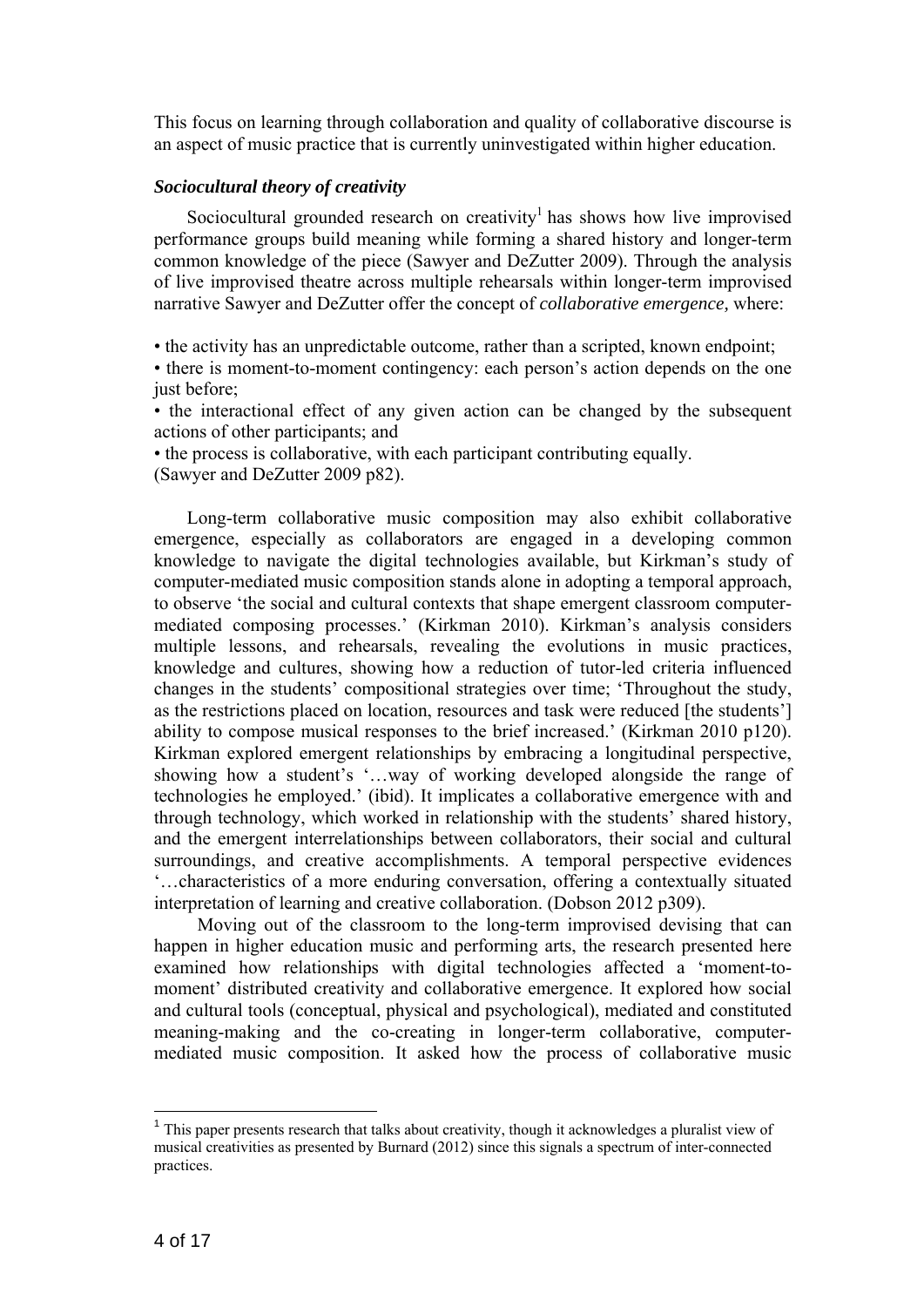composition is mediated by social and cultural contextual resources in small group creative practice, over time. Two more focused questions were asked:

1) How do undergraduates (re)negotiate common knowledge, shared meaning and a collective understanding of collaborative creating over time?

2) How are co-constructive processes of collaborative creating mediated by concrete tools and resources?

This paper focuses on the role of digital technologies in respect of each of these questions.

## **Methodology**

This research necessitated a temporal emphasis to consider an emergence of distributed creating within the students' social, cultural and physical settings. The methodology employed was a long-term case study that adopted an ethnographic perspective (Mehan 1979; Hammersley and Atkinson 1995), maintaining a microanalytic focus on the moment-by-moment collaborative action within a macroanalytic examination of students' emerging ecology of practice. It prioritised recording the situated activities and dialogue of a student group to evidence '...the nature and significance of the interactions, relationships and cultures which constitute and sustain such activity, as well as the mediational role of cultural artifacts, including tools, sign systems and technologies.' (Miell, Littleton and Rojas-Drummond 2008 p175). Semi-structured interviews were conducted to provide supplementary data about their collaborative music making histories, individual composition processes and their relationships with music making tools and technologies.

## *Context*

This research observed 2 composers enrolled on a final year undergraduate crossdiscipline collaboration module as part of their Creative Music Technology BA (Hons), composing a soundtrack for a short contemporary dance film. The module was available to students on courses in Music Technology, Theatre, Dance and English Literature. Students were invited to pitch project ideas, form groups, then devise an original piece of work that is presented to the public. They complete learning contracts, which inform an assessment of their finished piece.

## *Participants*

As this study was designed to work extensively with undergraduates, it followed the British Educational Research Association guidelines for undertaking research on human interaction within an education setting (2004). The study was approved by The Open University's Human Participants and Materials Ethics Committee. All 44 of the students on the module were invited to participate, attending a presentation about the research, where 'participant information' and 'consent' documents were provided. These documents explained what their participation would involve, that it was completely voluntary, would not positively or detrimentally influence their formal academic work, and also that all recorded materials would be stored securely and only viewed by the research team in its original form. Students were informed that they could withdraw from the study at any time, with no further demands on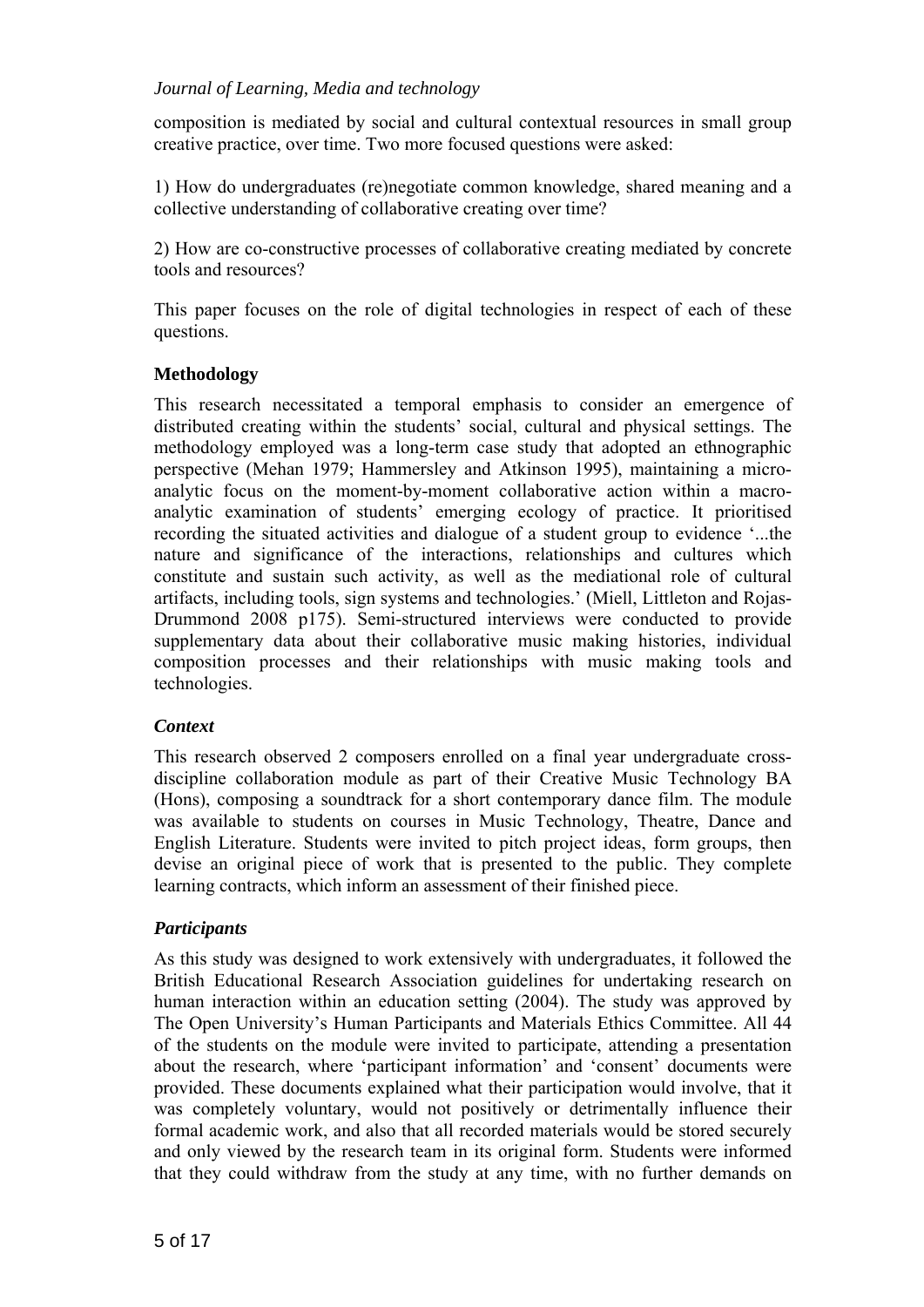them or consequence to their studies. Their identity remains anonymous as pseudonyms are used in all presentation of recorded transcriptions.

The group selected needed to meet 3 criteria:

- to be comprised only of students that had already provided their informed consent;
- to contain one or more composers intending to create new work for the project;
- be prepared to self-document group meetings using their own equipment when the research was not present.

Several groups met these criteria, however, one group was selected for this research; comprising of two creative music technology students, and two theatre students. Participants were aged between 19 and 24.

## *Data collection*

This study focused on analyzing the emergence of creative work; analyzing interrelationships between collaborators in their discourse, actions, and the relationships between composition processes and their physical, social and cultural settings. It was therefore important to record: the unfolding moment-by-moment of events; discourse and distributed creativity within an emerging 'ecology' of practice (Crook 2000; Grossen 2008); Between October  $15<sup>th</sup>$  and January  $23<sup>rd</sup>$  the group's meetings were audio recorded by the researcher, however, when co-creative activities in occurred more spontaneously in locations and times that were not available to the researcher, the students used their own mobile technologies to audio and video meetings themselves. This provided data for conducting a micro- and macro analysis of process.

24 hours of audio and video were recorded from collaborative work undertaken in over 8 locations:

- 2 computer labs resourced with Apple Mac computers for video production
- 3 theatre/dance studios, resourced as required (video cameras and sound recording equipment was used sometimes)
- a sound recording studio facility, used for recording movement of a dancer.
- at home, in the café and in other social and informal spaces where composers worked with laptops and headphones.

All recordings were catalogued by date, location, attendance, meeting purpose (i.e. to present to their tutor, record audio). Multimodal data was captured where possible: providing photographs of the documents created by the students as they worked on ideas together, as well as audio composition materials and the finished 10 minute film.

### *Data analysis*

To examine the emergence of collaborative process a temporal micro- and macro analytic method was developed. Sawyer and DeZutter's study of collaborative emergence in theatre improvisation (2009) observed recordings of 12 rehearsals and 5 performances of the same scene, providing clearly defined episodes for analysis. Maintaining this temporal sociocultural focus, the research presented here needed to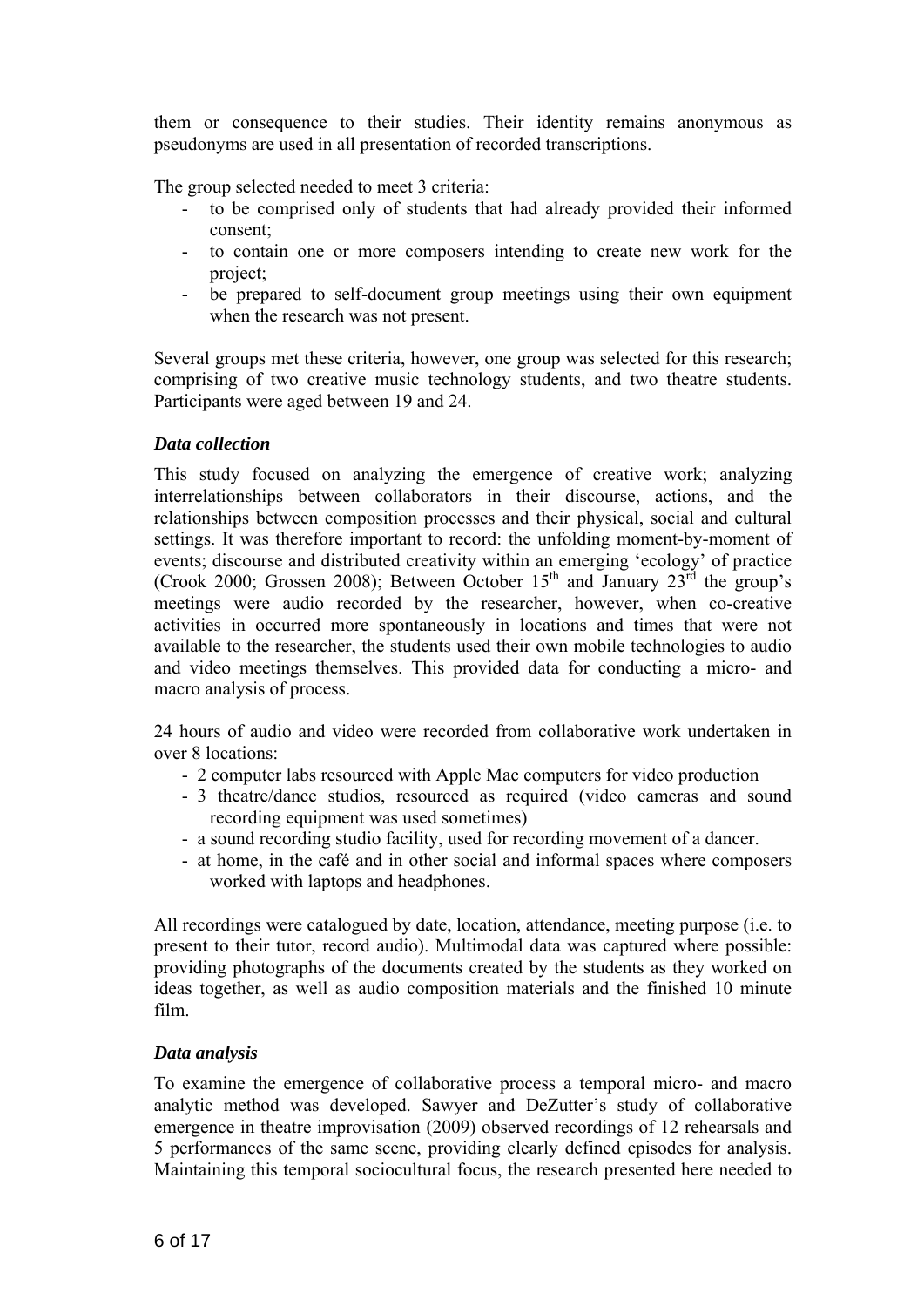identify a significant focus of collaborative creative work that surfaced and resurfaced through the full length of the collaboration across multiple social and physical settings.

 Recordings were imported to Caqdas NVivo where topics discussed could be coded. This included conversations about their creative ideas, module assessment, practical arrangements, and individual roles. The most persistent and sustained areas of creative work discussed by the students were identified as:

- discussions about using space in performance (movement through a space in dance and music);
- the aesthetic design of the piece (cultural influences, narrative, style);
- and the audiovisual relationship (the soundtrack, and composing in relationship with a visual structure).

 These 'conceptual creative themes' were explored collaboratively and therefore identified to be the 'collaborative conceptual creative themes' (Dobson 2012 p95). Each moment that focused on the audiovisual relationship was identified as key episode for analysis. This meant that analysis focused episodes connected by one theme across the collaborative duration; where the students were making the soundtrack, discussing ideas relating to the soundtrack or audiovisual issues, discussing issues of process in relation to audiovisual issues, and exploring a specific idea connected to the soundtrack. This constituted 1 hour, 56 minutes and 20 seconds of recordings, data that spanned length and range of collaborative settings. The recordings were transcribed and prepared for sociocultural discourse analysis.

### *Sociocultural Discourse Analysis*

Sociocultural discourse analysis [SCDA] affords an understanding of how 'contextual resources' can be utilised in the process of meaning making (Arvaja 2007, 2011). Two types of SCDA were used. The first was informed by Arvaja's (2011) method of analyzing discourse to identify how meaning-making processes draw on local (the group), cultural and physical (situational) resources. Within the research reported here three types of contexts of meaning making in discourse were considered: immediate (perceptual) contexts, local contexts, and socio-cultural contexts (Arvaja 2008 p52) and how the composers harnessed these resources for meaning-making:

*Local:* their group and their group's history, and anticipated future *Physical:* references to locations and the tools used for creating work *Socio-cultural:* references to knowledge about wider concepts, social settings, values and cultural knowledge.

 Analysis considered the use of digital technologies, and how these were resourced in discourse analysis explored how common knowledge was developed including which digital resources were being considered, the composers' values in respect of their use of technology, and their emerging co-creative strategies involving different technologies.

 The second type of analysis considered processes of interthinking and the development of common knowledge, with the three-part typology of exploratory, cumulative and disputational talk being used to explore this (Littleton and Mercer 2013; Dobson, Flewitt, Littleton and Miell 2011).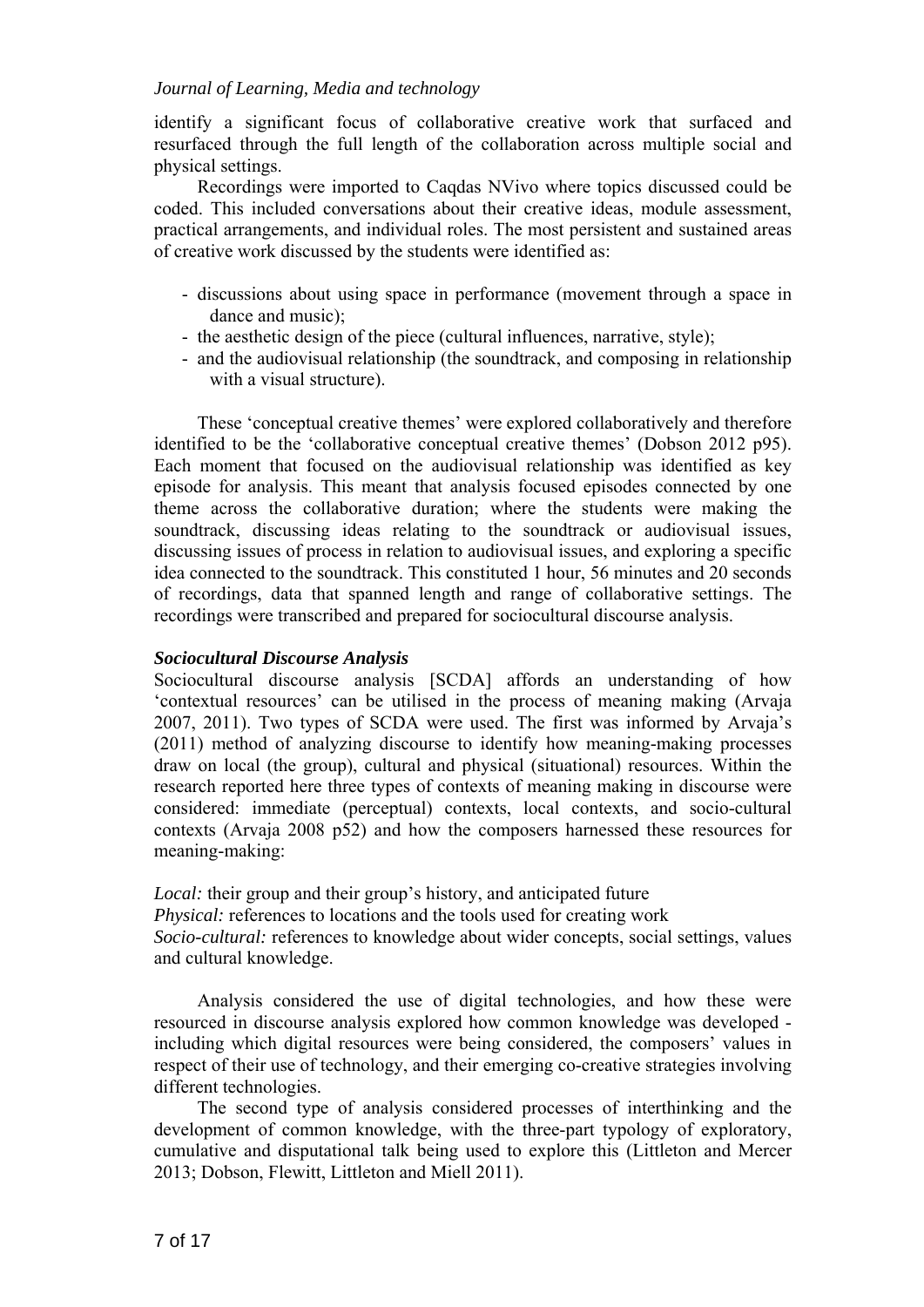## **Findings**

The findings offer four progressive contributions to our knowledge about the influence of digital technologies in undergraduate term-long collaborative music composition practices:

- digital music technologies are anticipatory, they do not need to be present to affect digitally resourced music composition practices;<br>- collaborative digital music practices foster little 'c' creativity, exhibited as
- 'possibility thinking' (Craft, 2011), as collaborators explore hypothetical future activities;
- where collaboration disrupts familiar digital music practices, composition becomes
- a complex *interactional* accomplishment; collaboration promotes opportunities for student to reflect on the choices they make themselves around the use of digital technologies in music composition.

### **Anticipated digital technologies and 'possibility thinking' in collaborative music composition.**

While preparing their soundtrack, the composers began to develop a common knowledge about how they anticipated integrating different digital technologies for music composition. Through this process they drew on their knowledge about themselves, each other and their music technology preferences and in doing so, they imagined hypothetical scenarios involving digital technologies, and their anticipated and hypothetical uses of digital technology, since it is resourced in meaning-making for music composition.

#### *Extract 1: hypothetical collaborative music composition process*

John: We need to, I think take a piece of video, score it individually, just quick, ye know, just note down certain points, quick

Liam: But if we do that in the same room at the same time

John: We can bounce off each other

Liam: Yeh. And then that's where all the decisions are going to be made quickly. I think it's gonna be instant sound assignment in our own heads, in, on the score, does that make sense?

John: Yeh

Liam: So I might like this that one bit and I'll say 'ah!' I like it, I could do that there. And you might say 'well in that well in in that case then this'd work really well at that point' and then we'll then we're gonna decide, quite quickly I think, then, you should do this sort of sound and maybe I'll do this sound then try and make our stuff gel, and then work, and then come back and then say this is what we've done.

 In this extract the composers are engaged in cumulative talk (Mercer and Littleton, 2007), developing common knowledge that is resourced by an imagined future hypothetical scenario. They anticipate a local co-creating that uses different technologies in the same physical setting and imagine that this will afford a desirable quality of process leading to socially developed work through further discourse. This process suggests an imagined process of distributed, and collaborative emergence; citing how they will bounce ideas off each other, make decisions quickly, and imagine sounds. The hypothetical conversation also suggests a cumulative quality to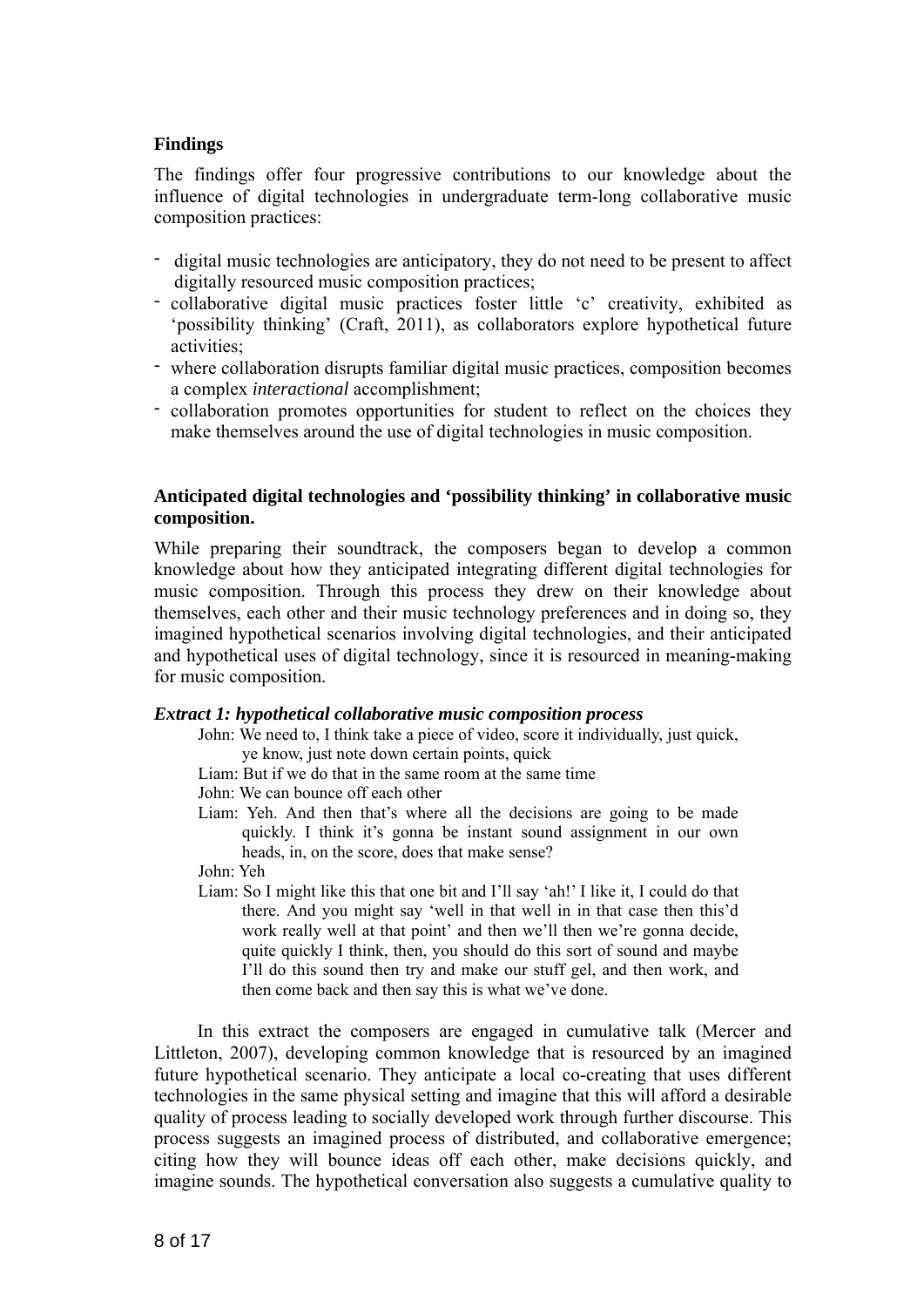their anticipated work around sound materials. Being imaginative in this way may be described as creative 'possibility thinking': 'In its simplest form, possibility thinking involves posing in multiple ways the question 'What if?' and thus initiates the shift from the given to the possible' (Craft 2011 p51). Craft considers this to be the engine for 'little c' creativity. Collaborative music practices stimulate possibility thinking for undergraduates who depend on different kinds of music software and concepts to create work. This imaginative work considered how they would handle digital technologies:

#### *Extract 2: Imagining steps - how to work with different file types*

John: so what I'm saying is that we a all of our sounds onto your computer, you format them to be 'a' format, give them to me, then I work on them

Liam: and then soon as you give them back to me I've

John: you put them in 'b' format. So they never stay in my domain completely. Can I still do this like this multitrack composition

Liam: yeh you'll be doing exactly the same thing it's just that

John: but we know that when they come to me they're already first stage of the

processing, two'll be finished, then I'll put my effects on them, bounce

'em down and give 'em to you, and then you put the 'b' format on them

Liam: yeh. Just stick a plug-in on the output and it's done.

The composers were engaged in considerable discourse about their creative process, developing common knowledge about an anticipated use of digital technologies that were neither present nor understood completely by both of the students. Preferring to use familiar technologies the composers needed to imagine collaborative processes that involved digital technologies in detail before commencing work. Continuing their process negotiation, here the composers explore how they anticipated handling different types of digital audio files, establishing that only one of them is able to work with surround-sound file types<sup>2</sup>. Various physical tools are suggested in relationship with the creating choices that the students make: including their agreed use of Liam's computer, 'a' and 'b' format files, multi-track composition, and 'bouncing' files before using 'plug-ins'. They developed a local common knowledge of computer-mediated music concepts, resourcing further meaning-making in this negotiation. By imagining hypothetical futures the difficulties arising from their integration of different technologies stimulated possibility thinking.

### **How technically resourced collaborative music composition is a complex**  *interactional* **accomplishment**

The interviews indicated that, at the outset of the project, each of the composers had distinctive preferences regarding the uses of music software for music composition. Their collaborative project introduced a long-term process of developing common knowledge about each other's preferences and their anticipated joint practices. This integration of technology, and its associated concepts and technique constituted complex *interactional* accomplishment, exemplified in the first full group meeting

l

<sup>&</sup>lt;sup>2</sup> Here 'a' format refers to stereo audio while 'b' format refers to the ambisonic (multi-channel) format.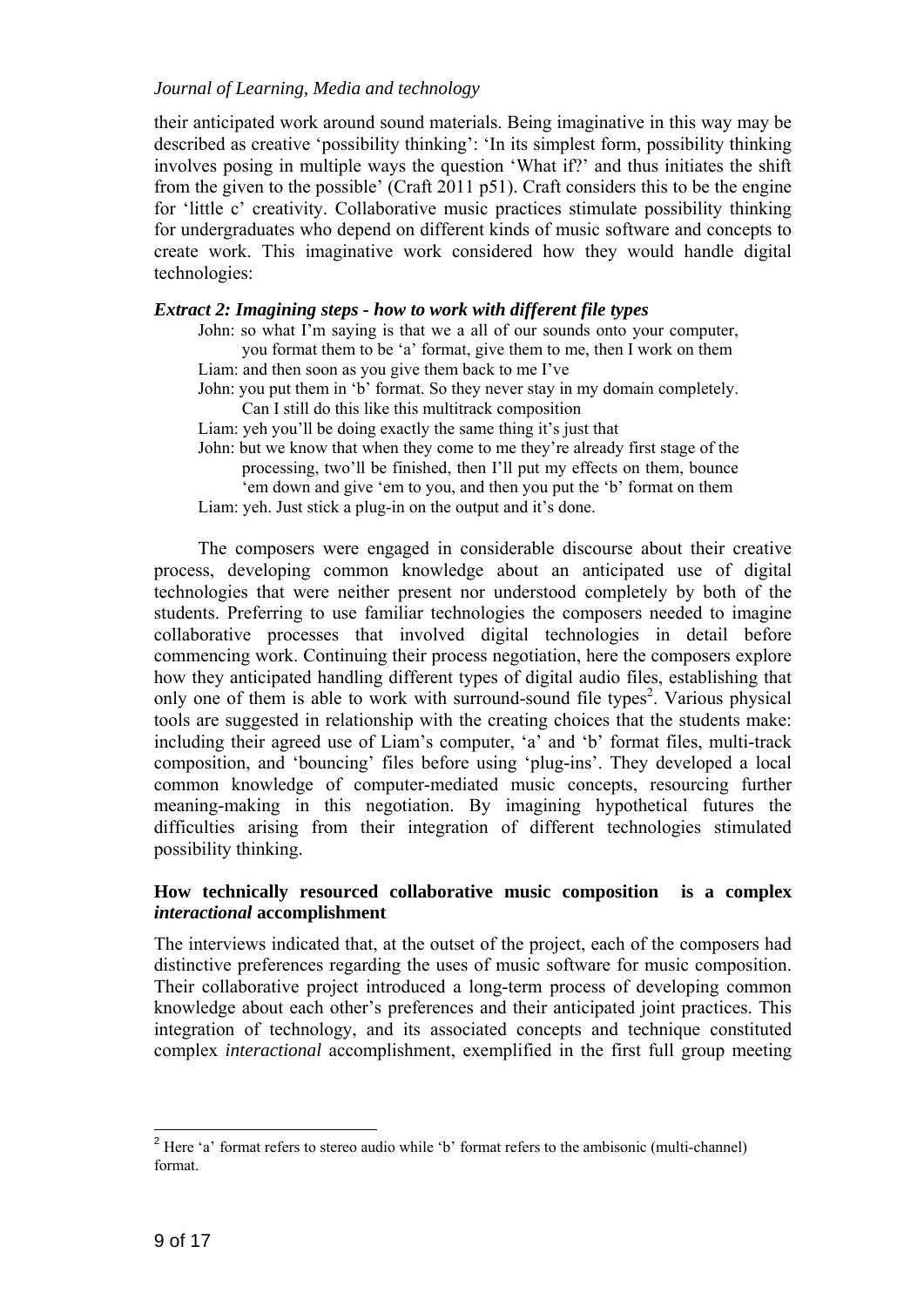where Liam suggests the use of ambisonics<sup>3</sup>, to connect the movement of sound with the movement of dance. Liam explains the basic definition of this 3-D sound, using 16 speakers: 'we'd get one microphone, stick it in the center of the performance space, that records everything, sort of how Jazz bands used to be recorded, and then, we take that recording, we will have already got all of the movement for the surround sound and then we could, set the speakers in that showing space that we were talking about so we get the full 3D sounds…'. These ideas are resourced by Liam's knowledge about ambisonic processes and systems used to capture and recreate the sound of a dancer moving in space, and the use of a multi-speaker array. The suggestion leads a process of interthinking, then slight refinement of what is implied by the idea of ambisonics:

#### *Extract 3: negotiating shared understanding of digital technology*

John: Instead of having 4 speakers, you're basically gonna have 16 set in the space

Liam: We could work with 4, if we can only get 4. But 16 is really nice. John: But even there maybe get some upwards direction and downwards direction.

Liam: Yeh.

 Building common knowledge of how this technology could be applied within the project, this brief episode begins to evidence the kind of exploratory talk (Mercer and Littleton 2013) that the composers engaged in. Students can bring different understandings about what technologies and technical process can offer; seen here as John modifies Liam's suggestion (to use 16 speakers) Liam responds by explaining that the number of speakers is flexible (they could use 4), then John refines the idea further by suggesting that speakers could point in different directions. Resourcing knowledge about the equipment available the students build common knowledge about its anticipated use in their project.

 In a subsequent meeting, the composers continued to consider surround-sound technology with respect to sound synthesis formats. Liam suggests that they create multi-channel sounds designed for quadraphonic performance from the start of their composition practice, rather than creating individual mono sounds to be placed in a final quadraphonic mix 'I think our composing we shouldn't do any spatialisation...we're just making quad channel sounds at home':

## *Extract 4: negotiating processes that involve different digital formats*

Liam: For any big sounds<sup>4</sup> if we use my laptop and do it in ambisonics. For smaller sounds that you wanna do you can do in stereo on your laptop and then we'll bring them into quad, into ambisonic

John: But can we not take stereo normal files and place them within ambisonics? Liam: we can but we lose so much John: I know you lose that whole

Liam: Image

<sup>&</sup>lt;sup>3</sup> '*Ambisonics* is a powerful technique for sound spatialisation. It can allow recording, manipulation, and composition with naturally and artificially constructed three-dimensional *sound fields.*' (Malham and Myatt 1995)

<sup>&</sup>lt;sup>4</sup> is a powerful ambisonic sounds for quadraphonic performance, while 'smaller' indicates mono or stereo sounds that need to be integrated into a mix.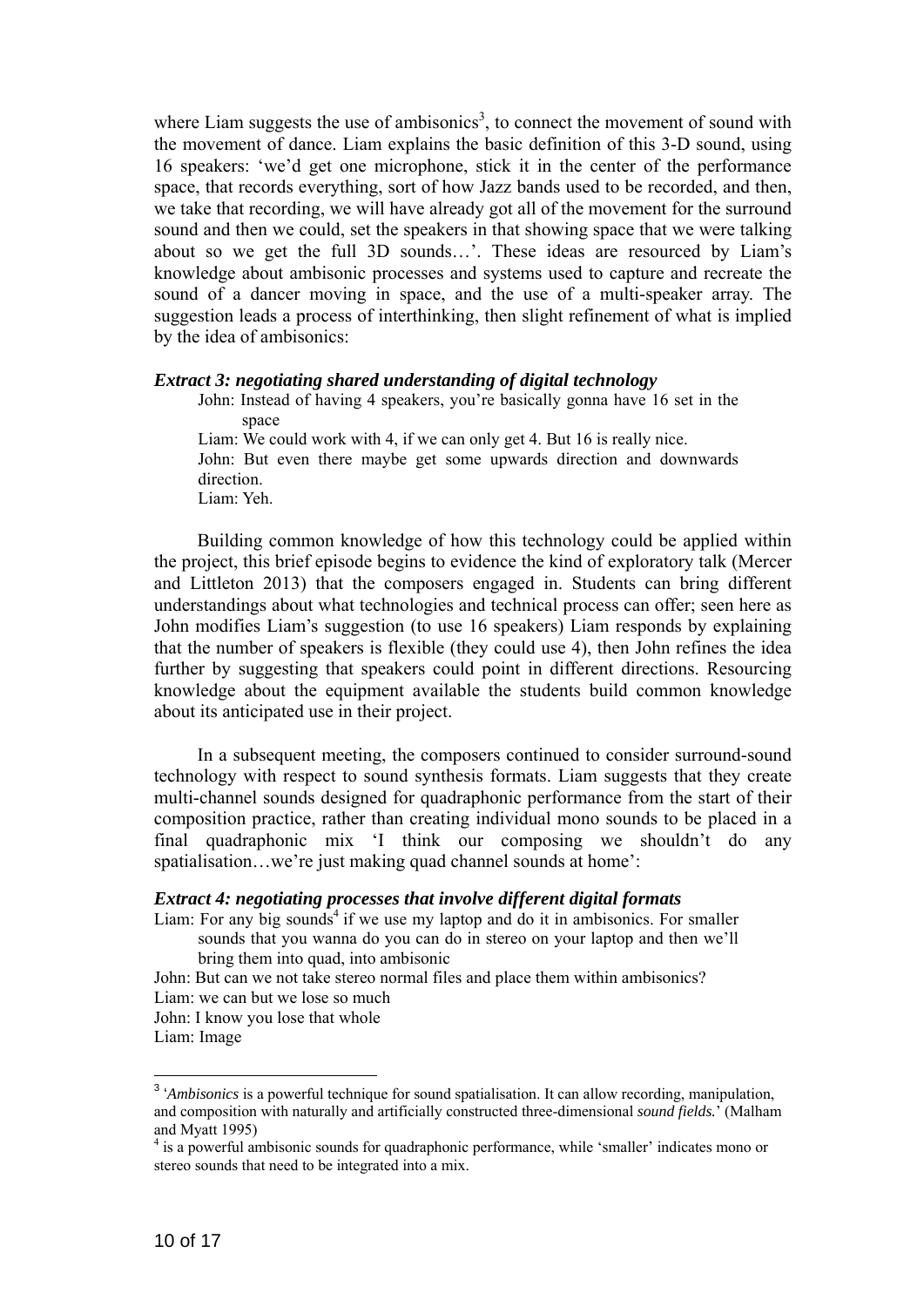John: Thing of what ambisonics is all about Liam: Yeh John: As long as we use that enough and a lot Liam: Yeh John: Then individually spaced things are gonna be just as important as the overall Liam: Yeh. Things are still individually positioned

 Here Liam and John anticipate using Liam's laptop and different types of digital file formats. In their interaction the composers are developing common knowledge about the resources, their anticipated collaborative creating, and about ambisonics; a surround sound method that is mediating both technical and compositional choices. Knowledge, and agreement about file formats has implications for their approach to software, composition and sound positioning. It becomes clear that the composers have different understandings about the use of ambisonics, creating particular challenges and opportunities for learning through practice as the preparation to work collaboratively under this circumstance requires significant negotiation; opportunities to learn through discussion. While John may develop a better understanding of ambisonics, the composers' interthinking in dialogue engages them further in the process of building a local knowledge for creative action; these episodes are reminiscent of a mutual intermental development zone (Mercer and Littleton 2007), where the composers are developing common knowledge about each other and their relationships with technology.

 To address this difference in knowledge about ambisonics, Liam offers John various suggestions: that he can learn new techniques by observing Liam working, or that they could work together in the same room so John could present files for John to manage in the surround-sound software. Familiarity with the software, and comfort gained from the experience of 'flow' (Csiksentmihalyi 1992) as described by both composers in the supplementary information provided by their interviews, is disrupted by collaborative work. This is seen in the following extract where John rejects Liam's process suggestions.

### *Extract 5: seeking to maintain familiarity with composition technologies in collaborative music composition*

- John: Cuz I'm only saying because you know if you're not around and I'm sitting at my laptop and I we've been working on it for example and I've come up with an idea. I'm not gonna think oh Liam's not here I'm not gonna work on it. I'm just gonna try and come up with something and show you as soon as you get home you know, and like.
- Liam: I mean that's just like, pretty much what I just said to you.
- John: But then if I'm, if I, if that wasn't actually a quad file already for example, that say I get it to work on my (computer) it doesn't matter, it's the same thing. Cuz I mean to be honest, I mean if I were being completely honest, I don't really like just working and sitting on somebody else's computer and feeling like I don't know what's going on because I don't know what's going on you know? And it's not very fun that way.
- Liam: Maybe it would be a good idea for us to go up for a session and for you to observe me working on my sonic arts piece. How I'm using the plugins I just need to show you.
- John: Oh that sounds like my idea of hell.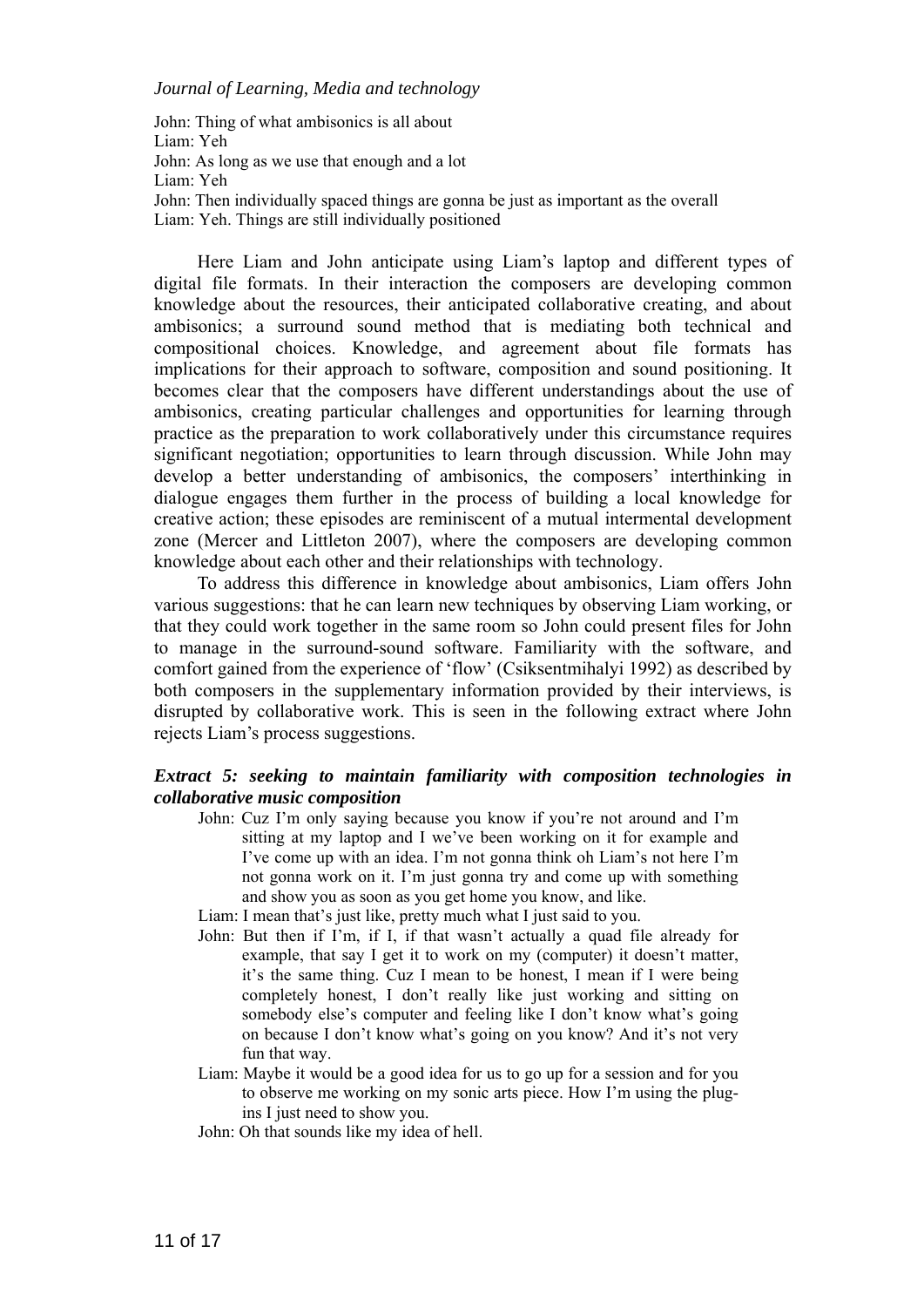Experienced composers can develop creating preferences and relationships with particular digital tools and conceptual processes. For John the idea of only composing when Liam is present is too restrictive; 'I'm not gonna think oh Liam's not here I'm not gonna work on it' as he develops ideas when he uses his own laptop in is own time. John expresses value in independent work and a resistance to Liam's suggestion for knowledge sharing where John is observing Liam's working with ambisonic tools: 'that sounds like my idea of hell'. Undergraduate musicians may be inclined to make compositional choices based on a kind of 'emotion-based assessment' (Vass 2004 p85); responding emotionally to ideas and software options (in this case) because they are more 'appealing'; here John prefers to use his own tools and concepts for music composition, these are comfortable and familiar to him, offering freedom of composing in his own time with full understanding of what is happening.

 Each of these extracts exemplify how collaborative music composition practices, that involve a range of digital technologies, resource a developing common knowledge about creative and technical process. Collaborative work is a complex interactional accomplishment; achieved through negotiation, meaning-making and 'possibility thinking' around compositional ideas, technical knowledge, anticipated actions and conversations, and individual computer-based composition preferences.

### **Digital technologies mediate the long-term ecology of creating**

While engaged in this development of common knowledge about the use of digital technologies, while imagining their anticipated uses of equipment, the composers constituted their physical, social and technical situations for creating work. This negotiating, meaning-making and 'possibility thinking' informed an emerging ecology of practice. This comes together in extract 6 where negotiations informed choices about anticipated music composition settings:

#### *Extract 6: negotiating process and setting in relation to digital technology*

Liam: Maybe in that case we need to do all of our work in the research well not all of it coz that's inflexible but the majority of our work in the research studio with two laptops, so, so that, I can work on a section. I can do it in Logic and then say when it's ready to go into the big picture now.

John: And then I do the same thing?

Liam: And then you can sit away, so you're not in the in the sound field John: No, ok

Liam: Too much noise and you can sit and work with your headphones John: no definitely

- Liam: Away from it and work on something and bring it in because we both know Nuendo, well we both know Cubase
- John: Definitely no that's exactly as I imagined it happening but (in) the same thing is, what would happen, if our session here would be that, would be, me coming up with a sound you coming up with a sound and then going yeh that's gonna work and then putting it to the side and then coming up with something else and then going over to the studios and the big sessions up there I think we don't need our laptops we should just come up with our hard drive and spend all of the time with all the sounds we've worked on
- Liam: I think we should take laptops, so one per, if one person gets stuck in a groove and really gets into it the other person can just get on with their own thing and not feel pressurised or feel useless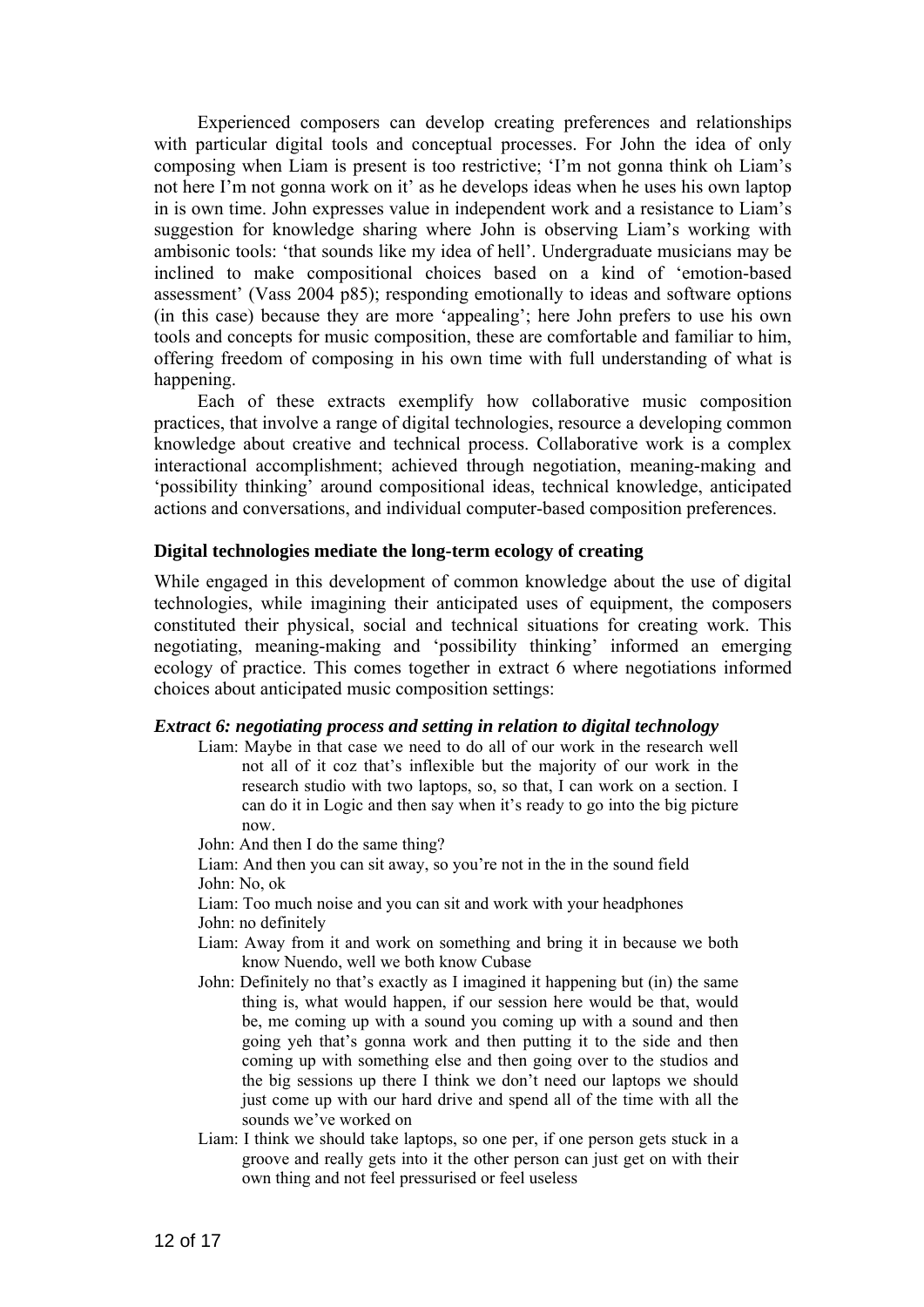- John: No but I think I think once we've made the sounds and we're just making, doing the spatialisation and the general ideas I wanna be involved in that
- Liam: I think we need to involve, for your sake we need to involve the spatialisation as early as possible so you can start to understand what's possible
- John: what no I, oh definitely yeh. Erm [but] that's what I mean, but we need to get the first session in, at home and make those first groups of sound first groups of er collaboration of different sounds. Then go up there and [sp]end a while you showing me the possibilities of what to do with those sounds.
- Liam: I disagree a bit I think maybe for our first proper session we should go to uni, I should take my laptop, you shouldn't take a laptop, I'll sit you down in front of Nuendo with some source materials and you just do your own thing cuz you know what you're doing the only difference is you need to know where to place plugins in the signal chain.

 In this meaning-making episode a range of anticipated physical settings are suggested: to use individual laptops, headphones, and hard drives to move digital files across locations. Suggestions are mediated by conceptual knowledge about the domain (sound fields spatialisation) and anticipations of joint and independent actions (phases of working jointly and independently in relationship with particular physical spaces and technologies). The composers imagine various solutions that implicate flexible modes of working, informed by values and personal preferences around being able to experience 'flow' (Csikszentmihaly 1992); 'if one person gets stuck in a groove and really gets into it the other person can just get on with their own thing and not feel pressurised or feel useless'. The desire to maintain familiar practices; without pressure to do unfamiliar work with digital resources that might disrupt this 'flow'. It also displays the students' metacognition for process, in relation to the digital resources, and also their future settings for working independently and jointly. The processes and situations agreed through dialogue were subsequently displayed, with the students working on their own equipment in the same room. Throughout the collaboration, the composers made choices that prioritised particular spaces, technologies and composition practices, disrupted by collaborative negotiation in a way that constituted an local and emerging ecology of practice. This raises implications for how learning, practices and musical accomplishments could differ if the composers challenged and revised these choices and assumptions as they form the very context through which subsequent work is undertaken.

### **Discussion**

To date music education research has successfully provided evidence-based understandings of the processes of learning computer-mediated music composition, helping to foster more informed and diverse uses of digital resources for learning in early music education. With particular focus on learning in creative and collaborative situations these studies have focused on classroom-based tasks designed by teachers and researchers. However, music-making often has a broader social and temporal dimension, and the roles of digital technology in multi-situational, temporal and social situations of creating have been largely overlooked. Undergraduate musicians produce music in a much more diverse range of private and social settings, and computer-mediated music-making can traverse a range of physical, and social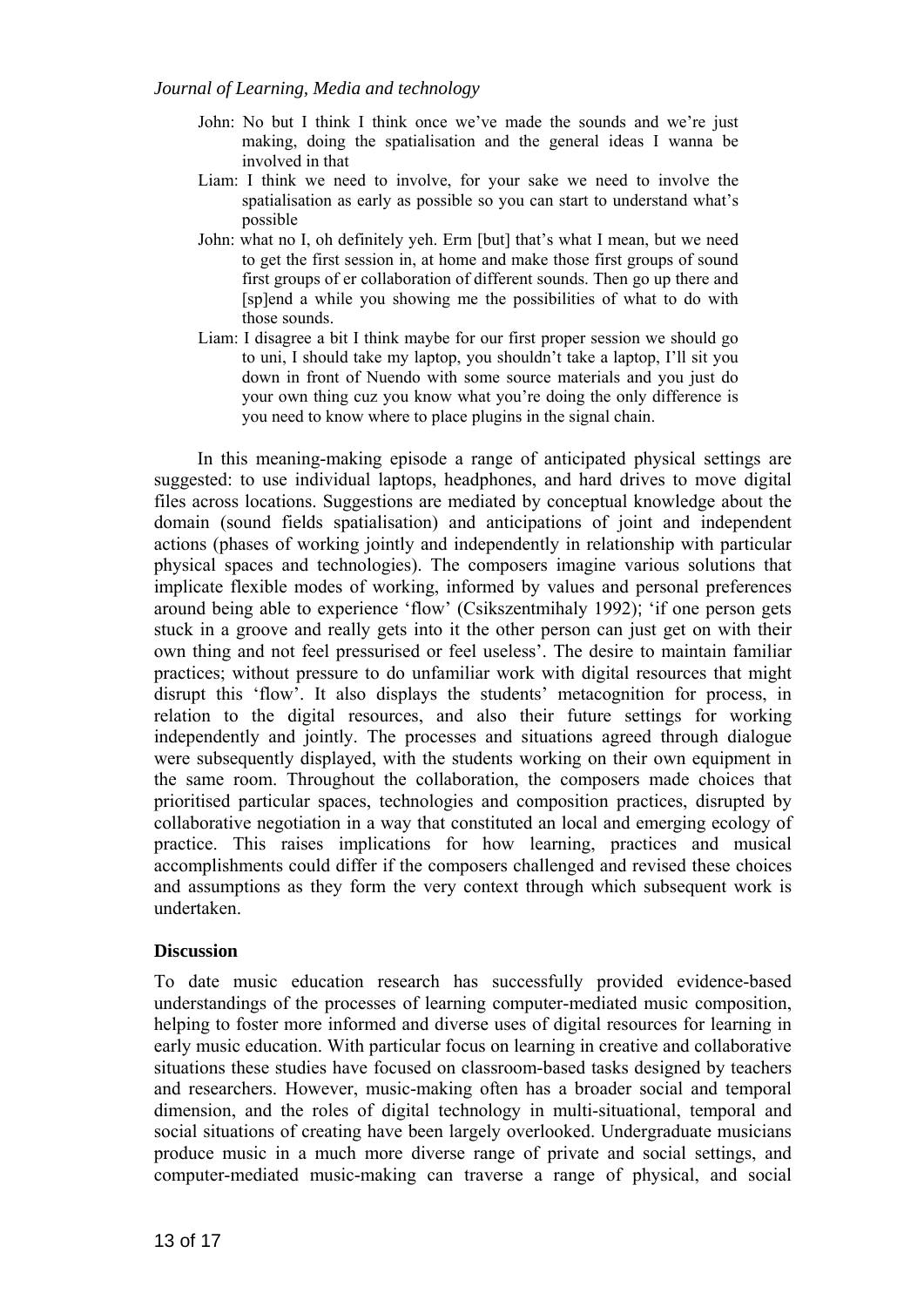settings over time, especially in collaborative projects. To understand the character of learning and creating under these circumstances this research asked: how undergraduates (re)negotiate common knowledge, shared meaning and collaborative understanding of their collaborative music composition over time, and how is this process of collaborative creating mediated by concrete tools and resources.

The methodology adopted an ethnographic perspective (Hammersley and Atkinson 1995), grounded in Vygotsky's theories of the mind (1978) with a focus on the meditational affect of social and cultural tools. Analysis focused on emergence around an audiovisual 'collaborative conceptual creative theme', when it surfaced and re-surfaced naturally through the life of a specific project.

 The sociocultural discourse analysis evidenced how collaborators drew on various resources within a process of meaning-making, developing common knowledge (Littleton and Mercer 2013), and showing how digital resources impacted the composers' distributed collaboration (Sawyer and DeZutter 2009). Knowledge about digital technologies clearly resourced meaning-making, which helping to calibrate the composers' understanding about each other, their methods of working and anticipated music composition practices. This highlighted local values, concerns and preferences in respect of the digital resources, in particular, showing how undergraduate composers may seek to retain and use familiar processes in computerbased music making. The key point here is that their values inform the collaborative negotiations and the emerging composition practices, shaping their subsequent actions and a local ecology of collaborative practice.

The longitudinal perspective shows how this ecology of practice informs the emerging social and physical settings where music is composed independently and jointly over time. Idea generation and negotiation informed a movement from the theatre studios, to recording studios, to a shared computer, and then to personal laptops in shared and independent spaces. In these settings the digital audio workstation can draw individuals out of collaborative discourse, into individualized sound work, reflecting a broader challenge of single computer use in group work. Discourse analysis also showed that when the students began using the technology sound ideas fell out of consideration, and technological failures disrupted the 'flow' of composing. These observations are characterised in other research, whereas the original findings offered in this paper show how remembered and imagined uses of technology mediate and constitute creative accomplishments, and an emerging ecology of practice in collaborative music composition.

The four findings offered here present new insight into how digital technology affects learning and music composition practices within long-term, multisituational trajectories; collaborative practices ecologies that exist beyond the classroom.

Firstly digital resources are anticipatory; they do not need to be present to mediate the development of common knowledge about music composition processes. Informed by knowledge about technologies that composers may be inclined to use, discourse provides a space for thinking together that informs meaning-making and the emerging creative possibilities. This finding signals the influence of remote technology, implicating that students might begin by considering a greater diversity of tools, particularly in the early stages of collaborative planning. Students might also develop greater self-awareness about the assumptions being made about which technologies and techniques are anticipated; opening other possibilities for consideration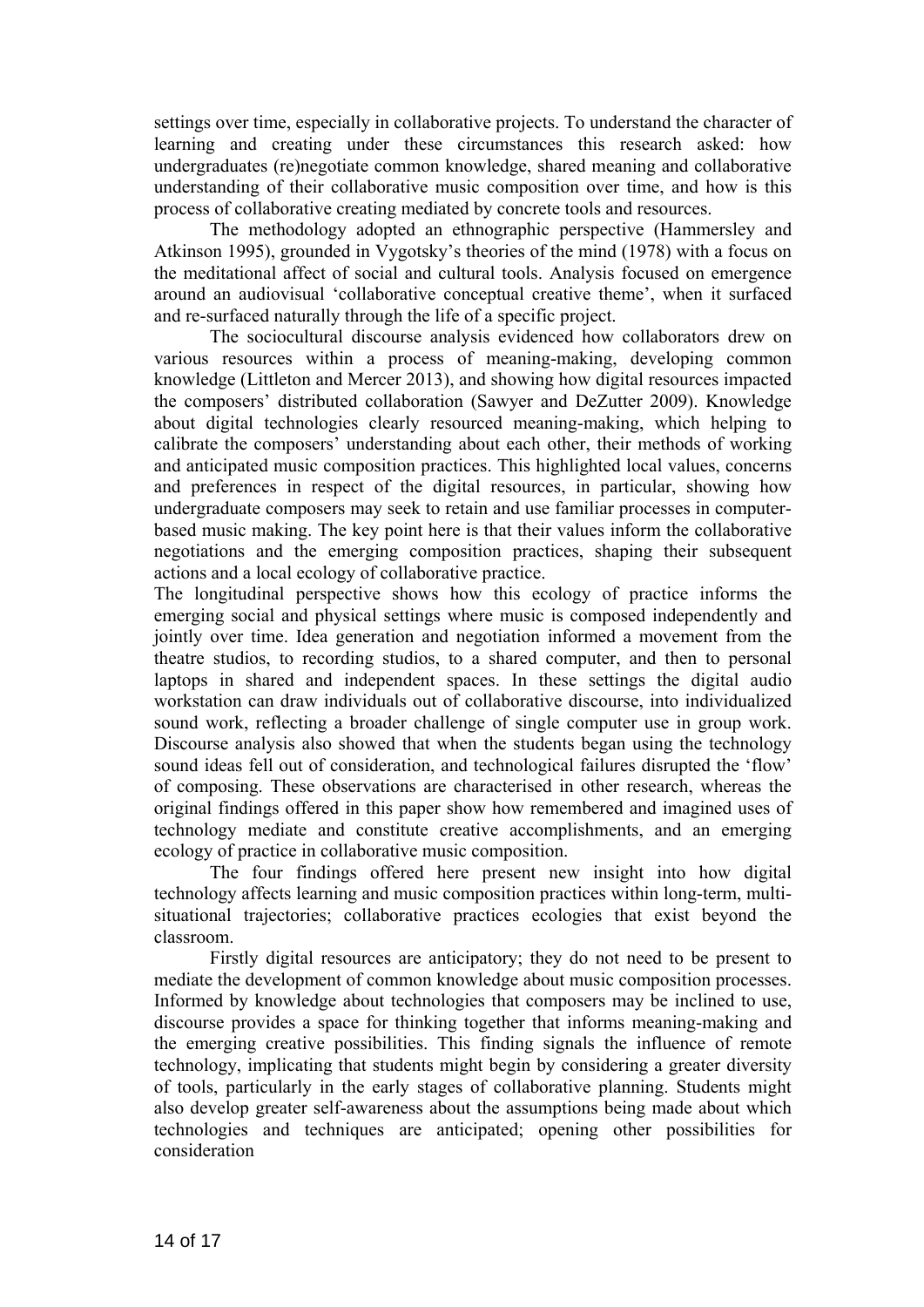Secondly the challenge of integrating different knowledges for music composition can resource 'possibility thinking' (Craft 2010); the engine of little 'c' creativity. Collaborative discourse showed a joint exploration of situations imagining: steps in the implementation of different types of audio files, conversations around idea generation and feedback, and hypothetical situations that the composers have no prior experience of. These imagined uses of technology resourced a detailed kind of meaning-making, indicating value in further research on how long-term collaborative music making fosters collaborative learning, distributed creativity, and also personal creativity, particularly within Higher Education.

Thirdly, long-term digitally resourced music composition is a complex *interactional* accomplishment; Creative ideas could 'fall out' of consideration in cumulative talk, whereas ideas that had been dropped also sometimes resurfaced and leading to exploratory talk at other times. The research showed that co-creating was a long-term process, where creative ideas were developed in phases of both independent and joint activity in multiple social contexts over time. Research collaborative learning research shows how computer technology and educational software supports learning dialogues; since children, and undergraduates show their capacity to think together through dialogue, further research might consider the pedagogical value of interaction within undergraduate music practices.

 Finally, in respect of these findings, this research shows how collaboration promotes opportunities for student to reflect on the choices they make themselves around the use of digital technologies in music composition. The study also highlights how collaborations that rely on digital technologies for creating can generate new opportunities for learning through knowledge sharing, but more importantly, through interthinking (Littleton and Mercer 2013), and the creation of a continually developing dynamic common knowledge. Digital technology has a valuable role to play in education where it is remembered and imagined as well as when they are being used. Remote technologies resourced meaning-making and fostered exploratory work around hypothetical future work with technology. Most fundamentally this research demonstrates how digitally-mediated creative work, undertaken in long-term collaborative situations, is a complex interactional accomplishment. Digital technologies are increasingly present in the creative and performing arts disciplines, and the findings presented in this paper have implications for understanding how knowledge is developed through social and cultural inter-relationships in other collaborative situations.

### **Acknowledgements**

Special thanks to Professor Dorothy Miell and Dr Rosie Flewitt for their support, contributions to discussions and feedback throughout its development of this work. The comments of two anonymous reviewers were also much appreciated.

## **References**

- Airy, S., and J. Parr. 2001. MIDI, music and ME: student's perspectives on composing and MIDI. *Music Education Research,* 3, no. 1: 42–9.
- Arvaja, M. 2007. Contextual resources in meaning negotiations of a student pair in a web-based history project. *International Journal of Educational Research.* 46: 215–228.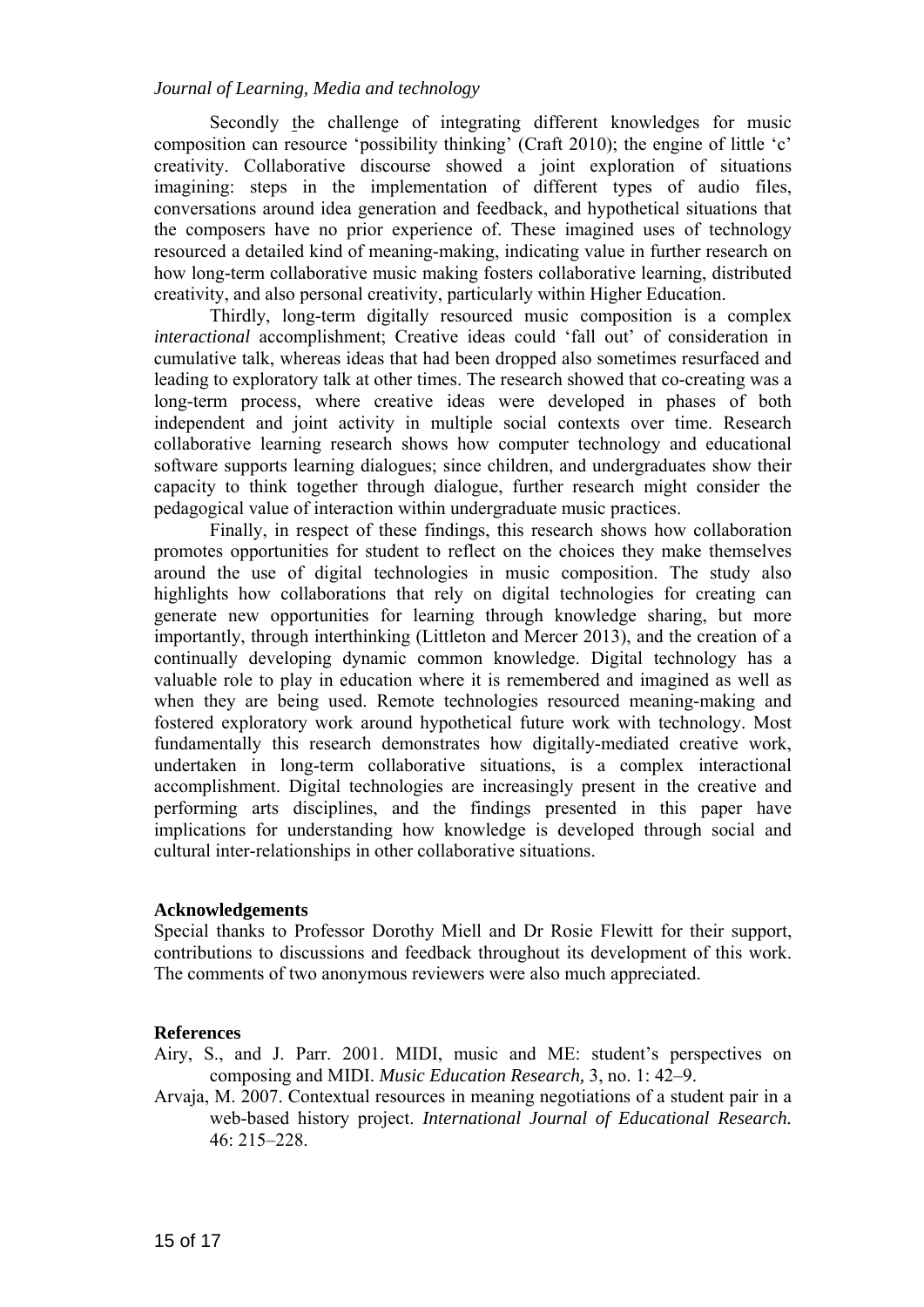- Boehm, C. 2007. The discipline that never was: current developments in music technology in higher education in Britain. *Journal of Music, Technology and Education* 1, no. 1: 7-21
- Burnard, P. 2007. Reframing Creativity and Technology: Promoting Pedagogic Change in Music Education. *Journal of Music, Technology and Education* 1, no. 1: 37-55
- Burnard, P. 2012. *Musical Creativities in Practice.* Oxford: Oxford University Press.
- Burnard, P. 2014. A spectrum of musical creativities and particularities of practice. In *Developing Creativities in Higher Music Education*, ed. P. Burnard, 77-98. Oxon and New York: Routledge.
- Bryan, C. 2004 Assessing the Creative Work of Groups in D. Miell and K. Littleton. Ed. *Collaborative Creativity: Contemporary Perspectives*. (pp. 52-64). London: Free Association Books.
- Butcher, J., and J. Savage. 2007. DubDubDub: Improvisation using the sounds of the World Wide Web. *Journal of Music, Technology and Education* 1, no.1: 83- 96
- Craft, A. 2011. *Creativity and Education Futures: Learning in a Digital Age*. Stoke on Trent: Trentham Books.
- Cain, T. 2004. Theory, technology and the music curriculum. *British Journal of Music Education*, Cambridge: Cambridge University Press 21, no.2: 215-221
- Crook, C. 1996. *Computers and the Collaborative Experience of Learning*. Routledge: London.
- Csikszentmihaly, M. 1992. *Flow: The Psychology of Happiness.* London: Random House Ltd.
- Dillon, S. 2012. An Open-Source Approach to Music Education Through jam2jam XO. Journal of Music, Technology & Education 5, no2: 171-180
- Dillon, T. 2004. 'It's in the mix baby': Exploring how meaning is created within music technology collaborations. In *Collaborative Creativity: Contemporary perspectives*, eds D. Miell and K. Littleton, 144-157, London: Free Association Books.
- Dobson, E. D., R. Flewitt, K. Littleton, and D. Miell. 2011. Studio Based Composers in Collaboration: a Socioculturally Framed Study. *Proceedings of the international Computer Music Conference 2011*: 373-376
- Dobson, E. D., 2012. *An investigation of the processes of interdisciplinary creative collaboration: the case of music technology students working within the performing arts* PhD diss., Open University
- Hewitt, A., 2002. A Comparative Analysis of Process and Product with Specialist and Generalist Pre-service Teachers involved in a Group Composition Activity. *Music Education Research* 4 no.1:25-36
- Hickey, M., ed. 2003. *Why and how to teach music composition*. Reston, VA: The National Association for Music Education (MENC)
- King, A., 2010. An expert in absentia: a case-study of recording studio practice. *Journal of Music, Technology and Education*. 2 no.3. 175-185
- Kirkman, P.R., 2007. *An investigation of the composing strategies employed by GCSE music students in a computer-mediated environment* M.Phil. dissertation, University of Cambridge.
- Littleton, K. and N. Mercer. 2013. *Interthinking: Putting Talk to Work.* Routledge
- Malham, D.G., and A. Myatt. 1995. 3-D Sound Spatialization using Ambisonic Techniques *Computer Music Journal*. 19 no. 4: 58-79